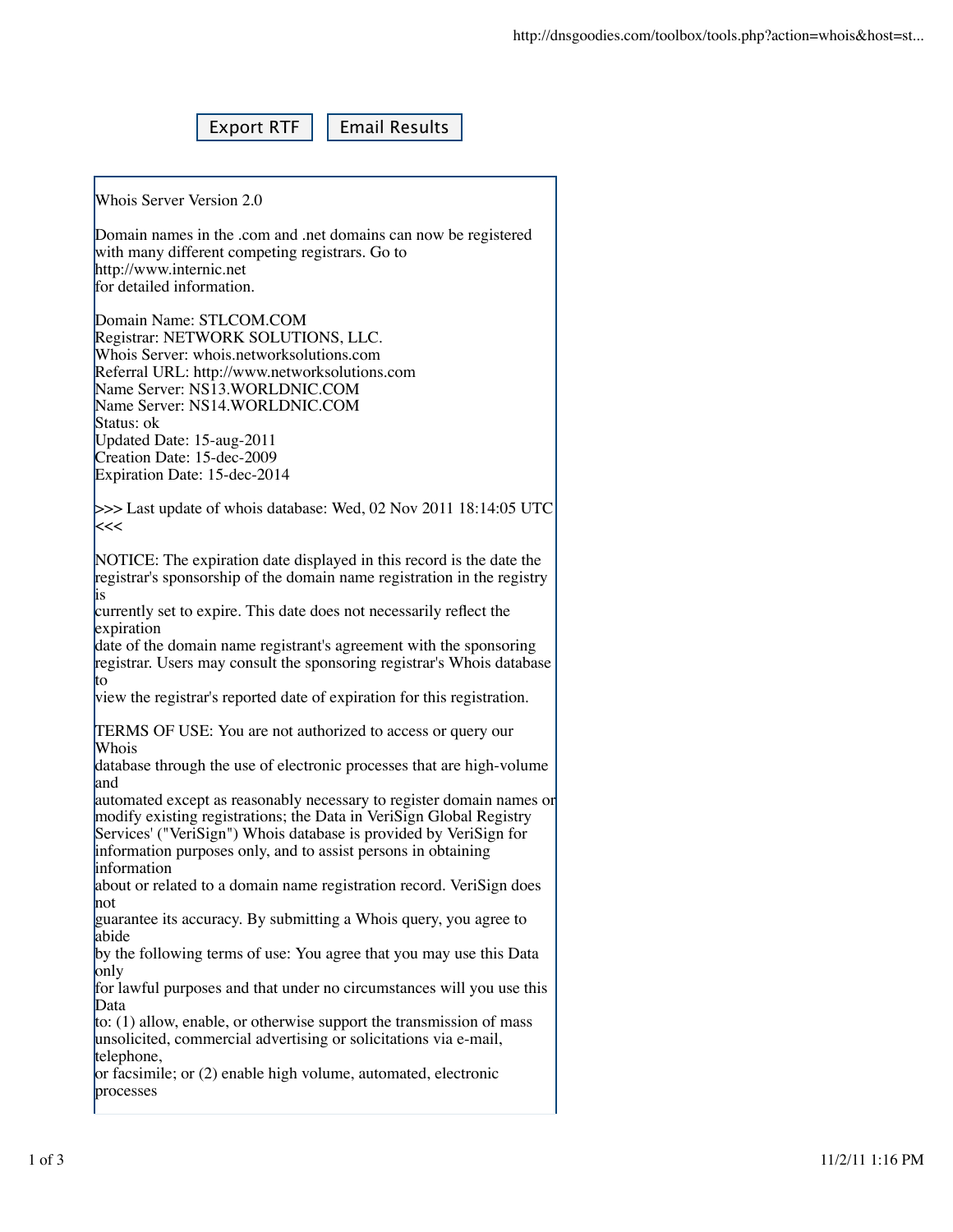| that apply to VeriSign (or its computer systems). The compilation,<br>repackaging, dissemination or other use of this Data is expressly              |  |
|------------------------------------------------------------------------------------------------------------------------------------------------------|--|
| prohibited without the prior written consent of VeriSign. You agree<br>not to                                                                        |  |
| use electronic processes that are automated and high-volume to access<br>lor                                                                         |  |
| query the Whois database except as reasonably necessary to register<br>domain names or modify existing registrations. VeriSign reserves the<br>right |  |
| to restrict your access to the Whois database in its sole discretion to<br>ensure                                                                    |  |
| operational stability. VeriSign may restrict or terminate your access to<br>the                                                                      |  |
| Whois database for failure to abide by these terms of use. VeriSign<br>reserves the right to modify these terms at any time.                         |  |
| The Registry database contains ONLY .COM, .NET, .EDU domains<br>land                                                                                 |  |
| Registrars. NOTICE AND TERMS OF USE: You are not authorized                                                                                          |  |
| to access or query our WHOIS<br>database through the use of high-volume, automated, electronic                                                       |  |
| processes. The<br>Data in Network Solutions' WHOIS database is provided by Network                                                                   |  |
| Solutions for information<br>purposes only, and to assist persons in obtaining information about or<br>related                                       |  |
| to a domain name registration record. Network Solutions does not<br>guarantee its accuracy.                                                          |  |
| By submitting a WHOIS query, you agree to abide by the following<br>terms of use:                                                                    |  |
| You agree that you may use this Data only for lawful purposes and<br>that under no                                                                   |  |
| circumstances will you use this Data to: (1) allow, enable, or<br>otherwise support                                                                  |  |
| the transmission of mass unsolicited, commercial advertising or<br>solicitations                                                                     |  |
| $via$ e-mail, telephone, or facsimile; or $(2)$ enable high volume,<br>automated,                                                                    |  |
| electronic processes that apply to Network Solutions (or its computer<br>systems). The                                                               |  |
| compilation, repackaging, dissemination or other use of this Data is                                                                                 |  |
| expressly<br>prohibited without the prior written consent of Network Solutions.                                                                      |  |
| You agree not to use<br>high-volume, automated, electronic processes to access or query the<br><b>WHOIS</b>                                          |  |
| database. Network Solutions reserves the right to terminate your<br>access to the WHOIS                                                              |  |
| database in its sole discretion, including without limitation, for<br>excessive                                                                      |  |
| querying of the WHOIS database or for failure to otherwise abide by<br>this policy.                                                                  |  |
| Network Solutions reserves the right to modify these terms at any<br>time.                                                                           |  |
| Get a FREE domain name registration, transfer, or renewal with any<br>annual hosting package.                                                        |  |
| http://www.networksolutions.com                                                                                                                      |  |